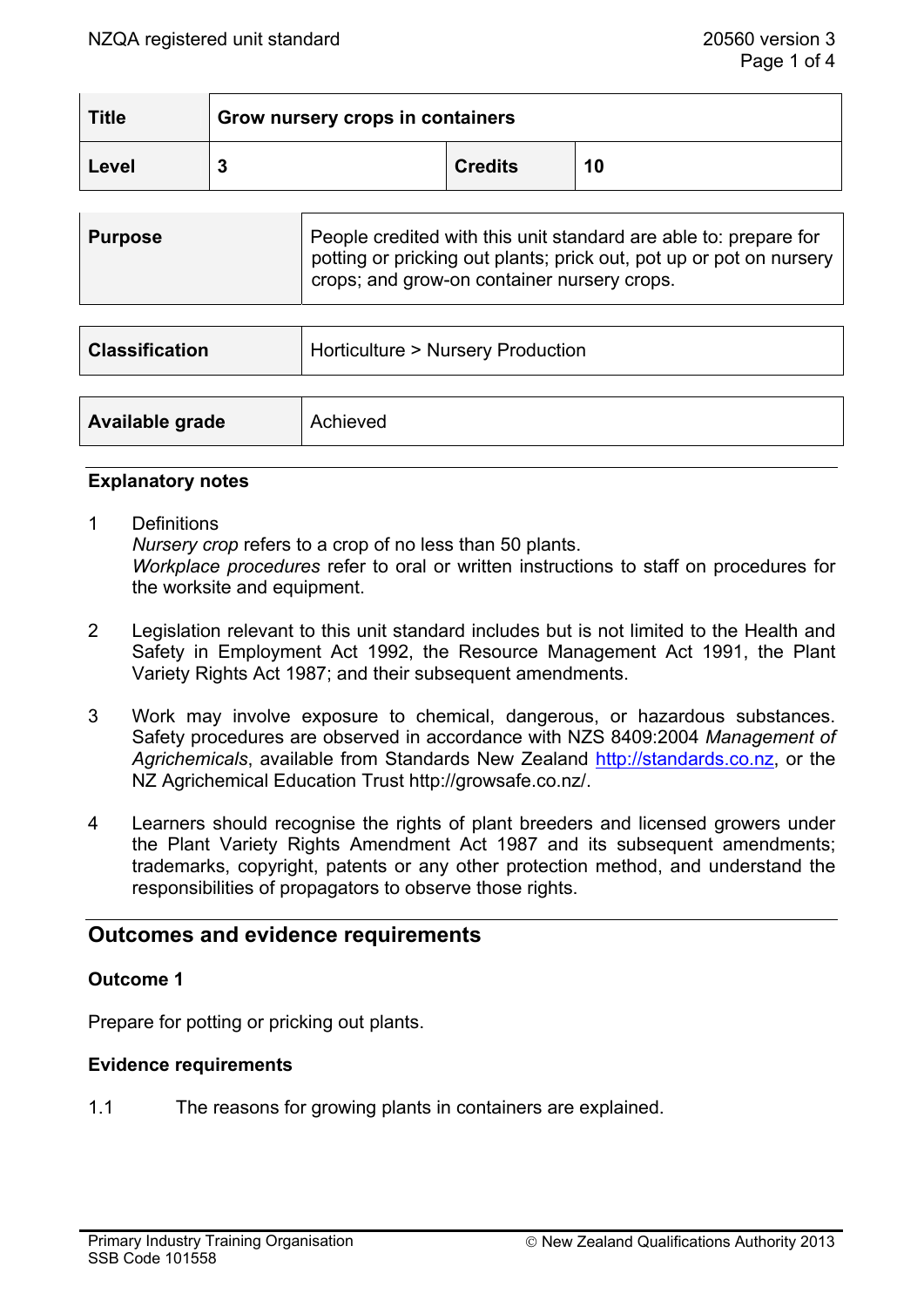- 1.2 A range of plant containers are identified and their uses explained.
	- Range may include rigid plastic pots, planter bags, root trainers, seedling punnets, seedling trays, biodegradable pots.
- 1.3 A range of growing media are identified and their ingredients and uses are explained.
	- Range at least two media with different purposes, such as short and longterm use, or shrub and seedling growing.
- 1.4 Hand and machine potting up methods are explained in term of their processes and differences.

## **Outcome 2**

Prick out, pot up or pot on nursery crops.

#### **Evidence requirements**

- 2.1 Plants for growing-on in containers are selected and prepared for pricking out or potting, in accordance with workplace procedures.
- 2.2 Growing media and containers suitable for the plant species and use of the plants are selected, in accordance with workplace procedures.
- 2.3 Plants are potted up or on in accordance with workplace procedures.

Range plants in centre of container or correct spacing, correct depth, upright, plants and containers handled correctly; potting method may include - hand or machine.

- 2.4 Plants are watered in accordance with workplace procedures.
- 2.5 Plants are set out in growing-on environment.
	- Range may include preparation of setting out surface, plant spacing, hardening off as needed, plant and container handling.

### **Outcome 3**

Grow-on container nursery crops.

Range plants from at least three distinctly different species from containerising to time of sale, or for one growing season.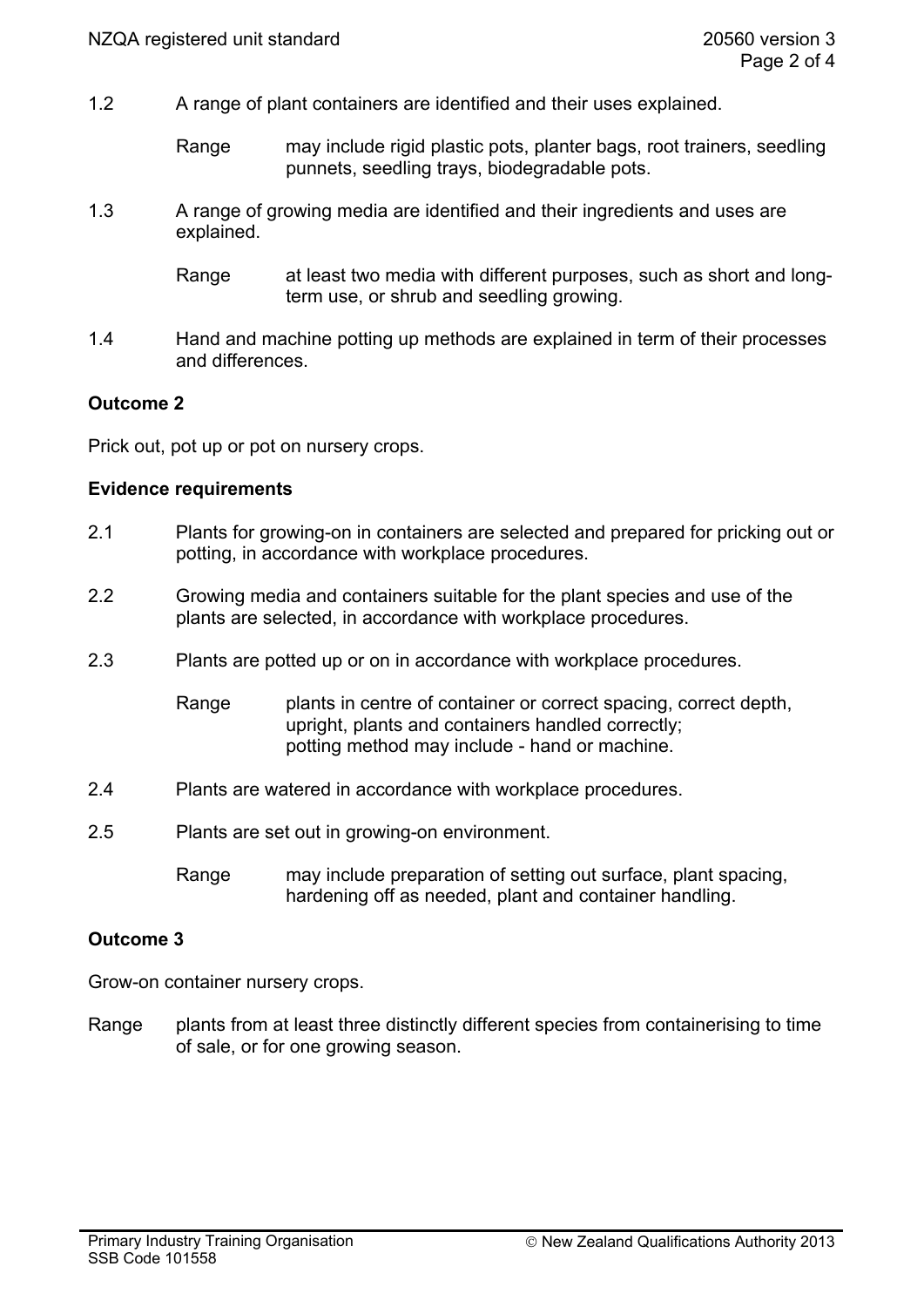### **Evidence requirements**

- 3.1 Regular plant maintenance is carried out as required, and in accordance with the needs of the plants, environmental conditions, and workplace procedures.
	- Range may include irrigation, suitable environment, plant health, weed control, pruning, trimming, staking, fertiliser application, plant spacing, use of plant growth regulators.
- 3.2 Plants are monitored for progress and problems, and reported or corrected, in accordance with workplace procedures.

Range may include plant development, media moisture levels, plant health, toppled plants, plant spacing, trueness to type, physical damage, general plant condition.

| <b>Replacement information</b> | This unit standard replaced unit standard 820. |  |
|--------------------------------|------------------------------------------------|--|
|                                |                                                |  |
| <b>Planned review date</b>     | 31 December 2017                               |  |

#### **Status information and last date for assessment for superseded versions**

| <b>Process</b> | <b>Version</b> | Date             | <b>Last Date for Assessment</b> |  |
|----------------|----------------|------------------|---------------------------------|--|
| Registration   |                | 23 February 2004 | 31 December 2014                |  |
| Revision       | 2              | 24 February 2006 | 31 December 2014                |  |
| <b>Review</b>  | 3              | 19 April 2012    | N/A                             |  |

| <b>Consent and Moderation Requirements (CMR) reference</b> |  | 0032 |
|------------------------------------------------------------|--|------|
|                                                            |  |      |

This CMR can be accessed at http://www.nzqa.govt.nz/framework/search/index.do.

#### **Please note**

.

Providers must be granted consent to assess against standards (accredited) by NZQA, before they can report credits from assessment against unit standards or deliver courses of study leading to that assessment.

Industry Training Organisations must be granted consent to assess against standards by NZQA before they can register credits from assessment against unit standards.

Providers and Industry Training Organisations, which have been granted consent and which are assessing against unit standards must engage with the moderation system that applies to those standards.